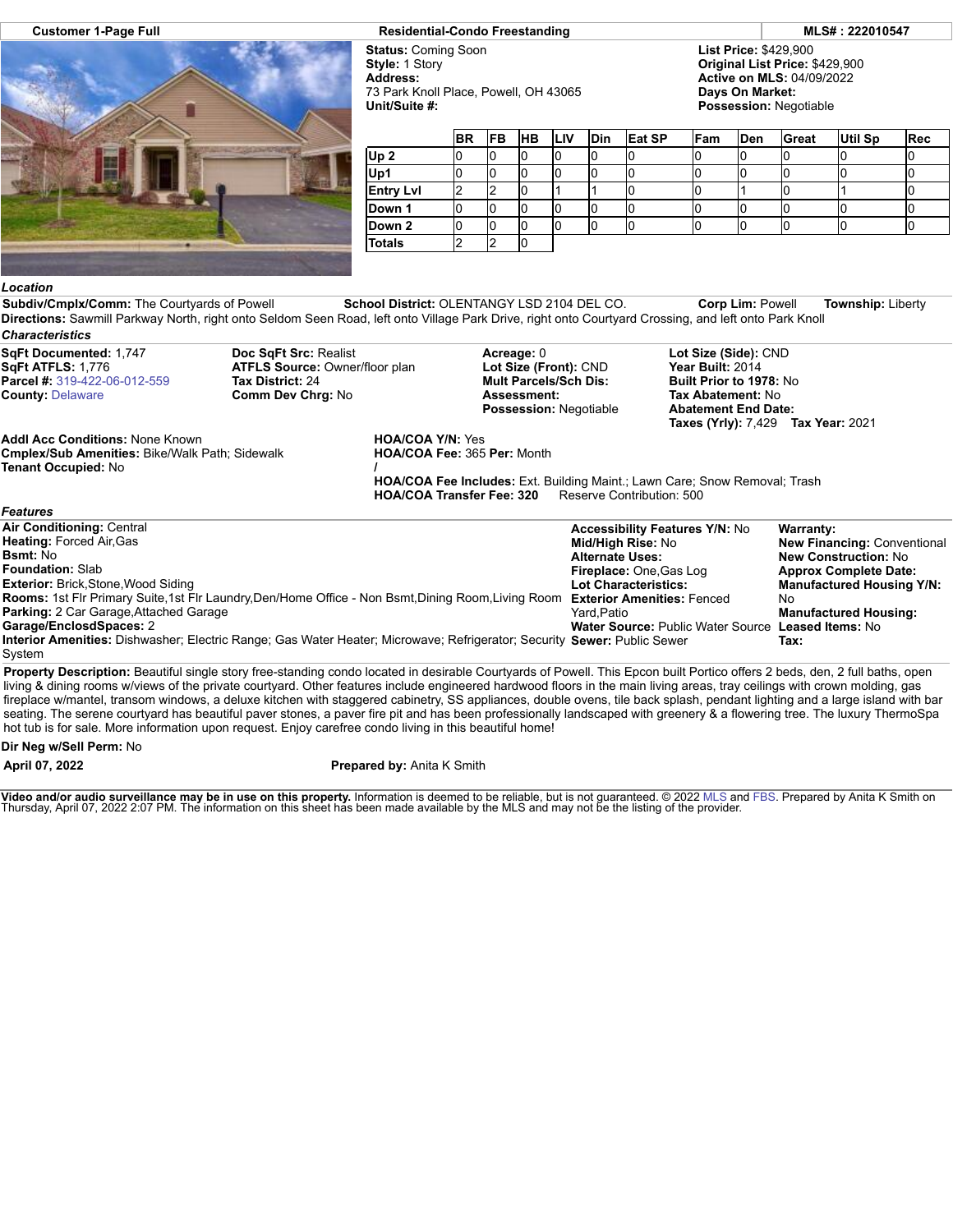

Epcon Portico ranch

**Paver stones Firepit**



**Outdoor living! Front door**





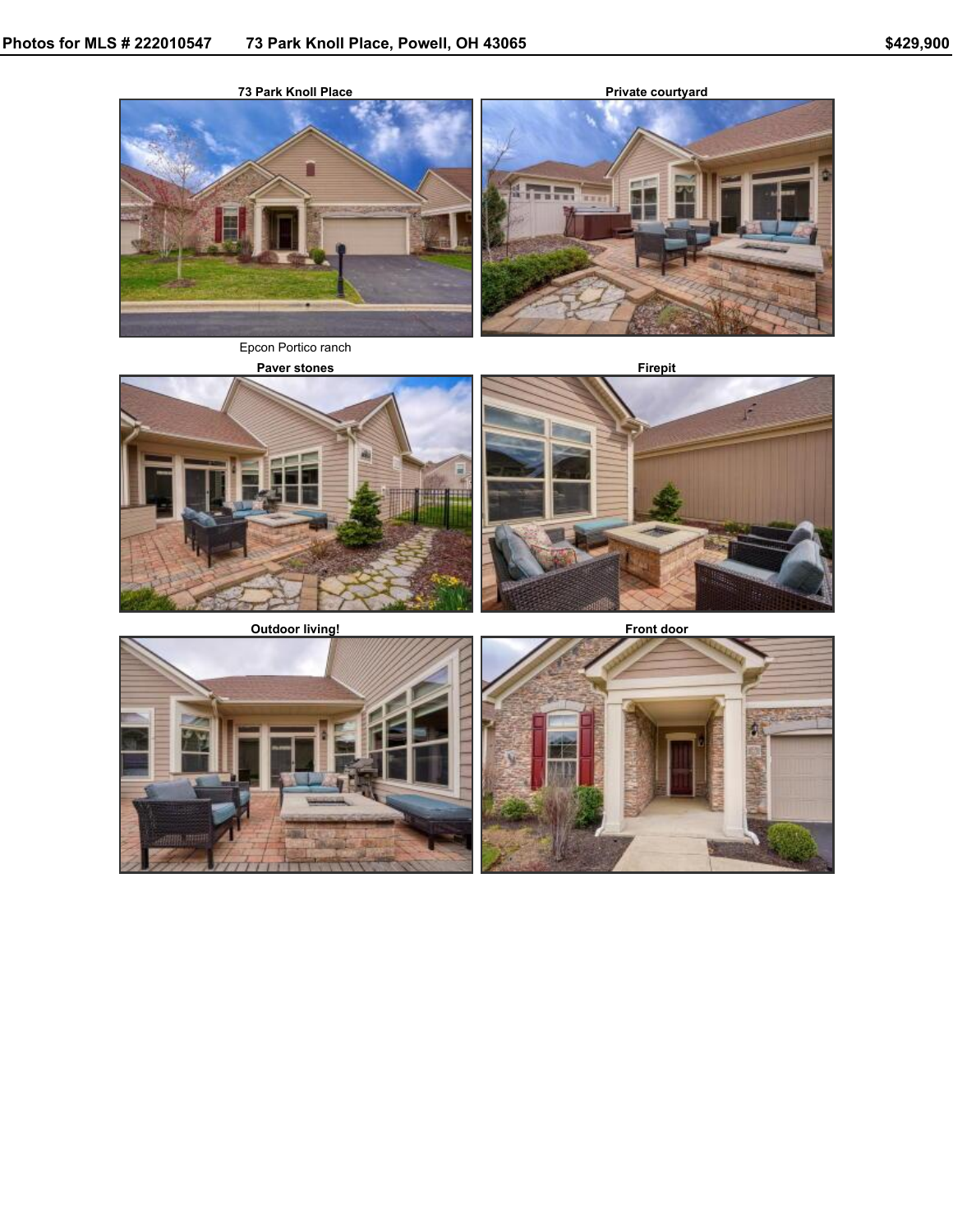





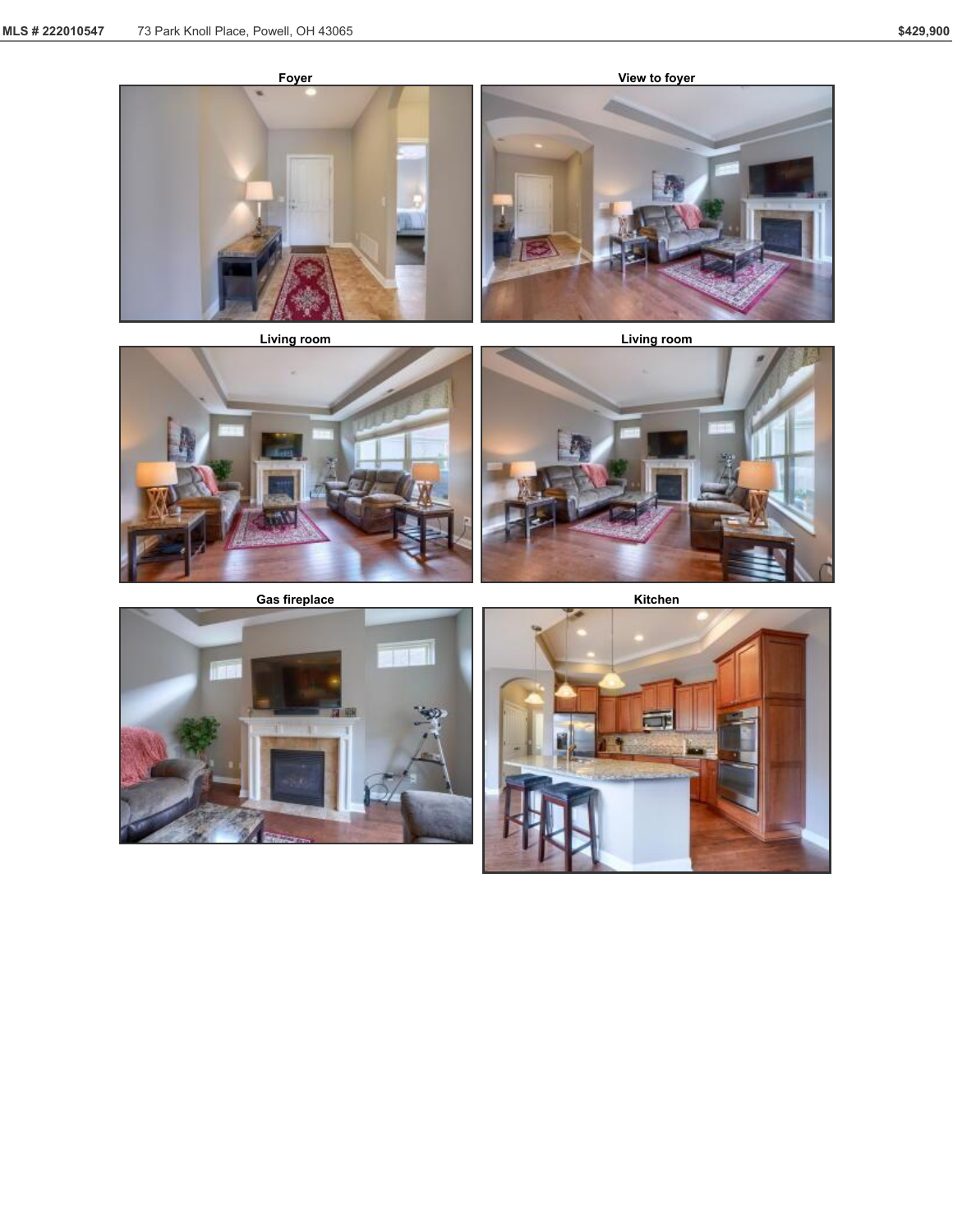



**Pendant lighting View to courtyard**

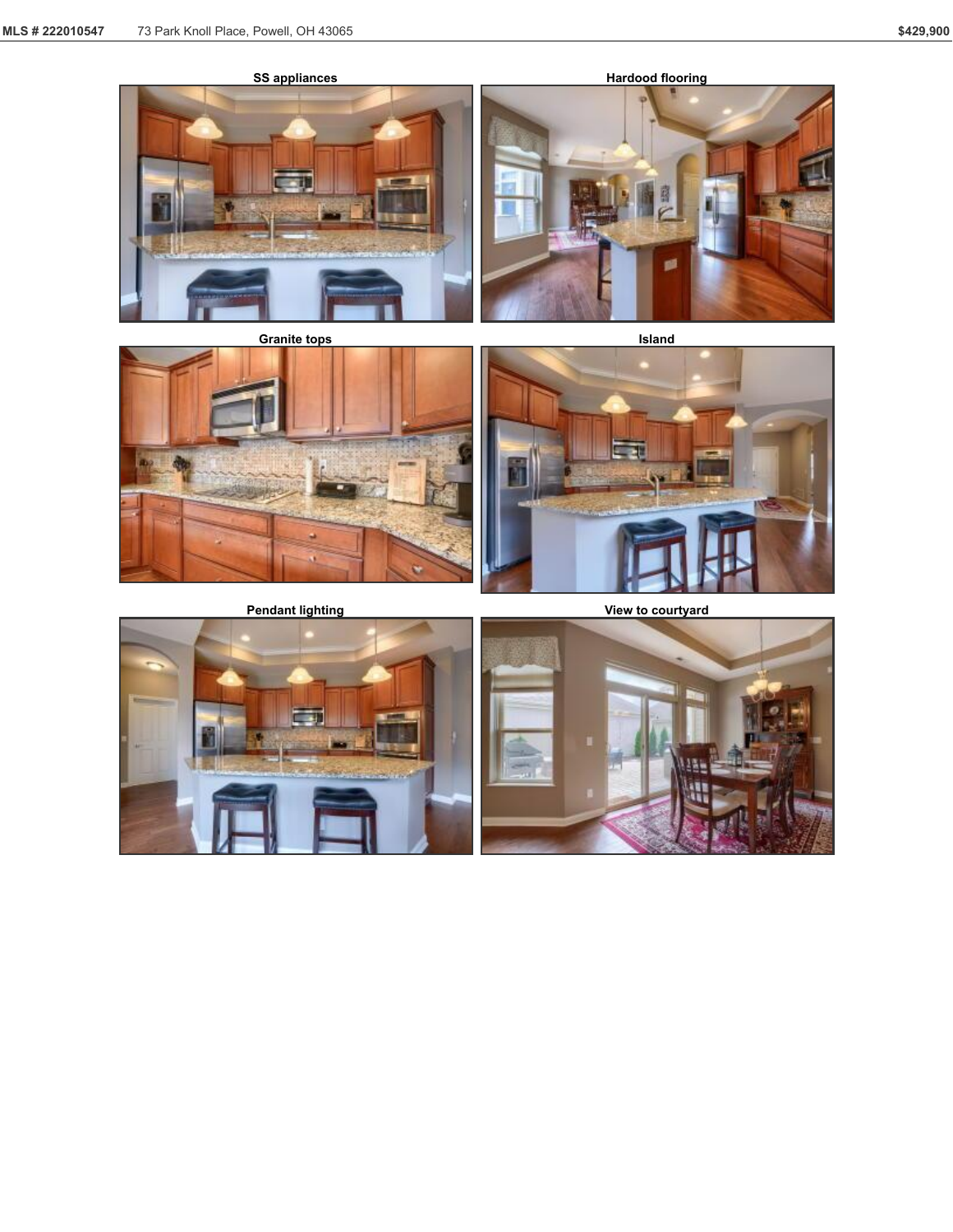





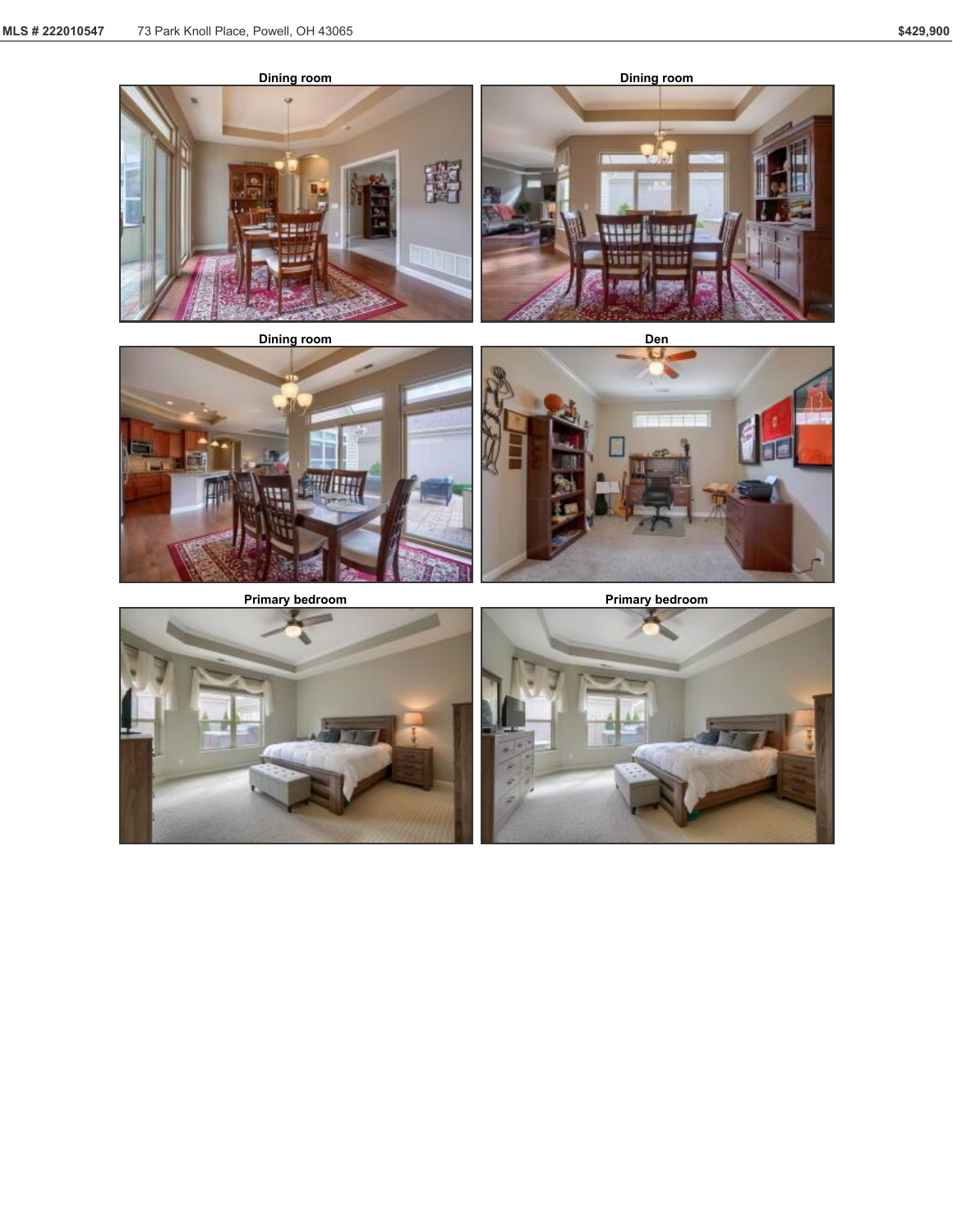





**Walk** in shower **Guest Guest bedroom** 







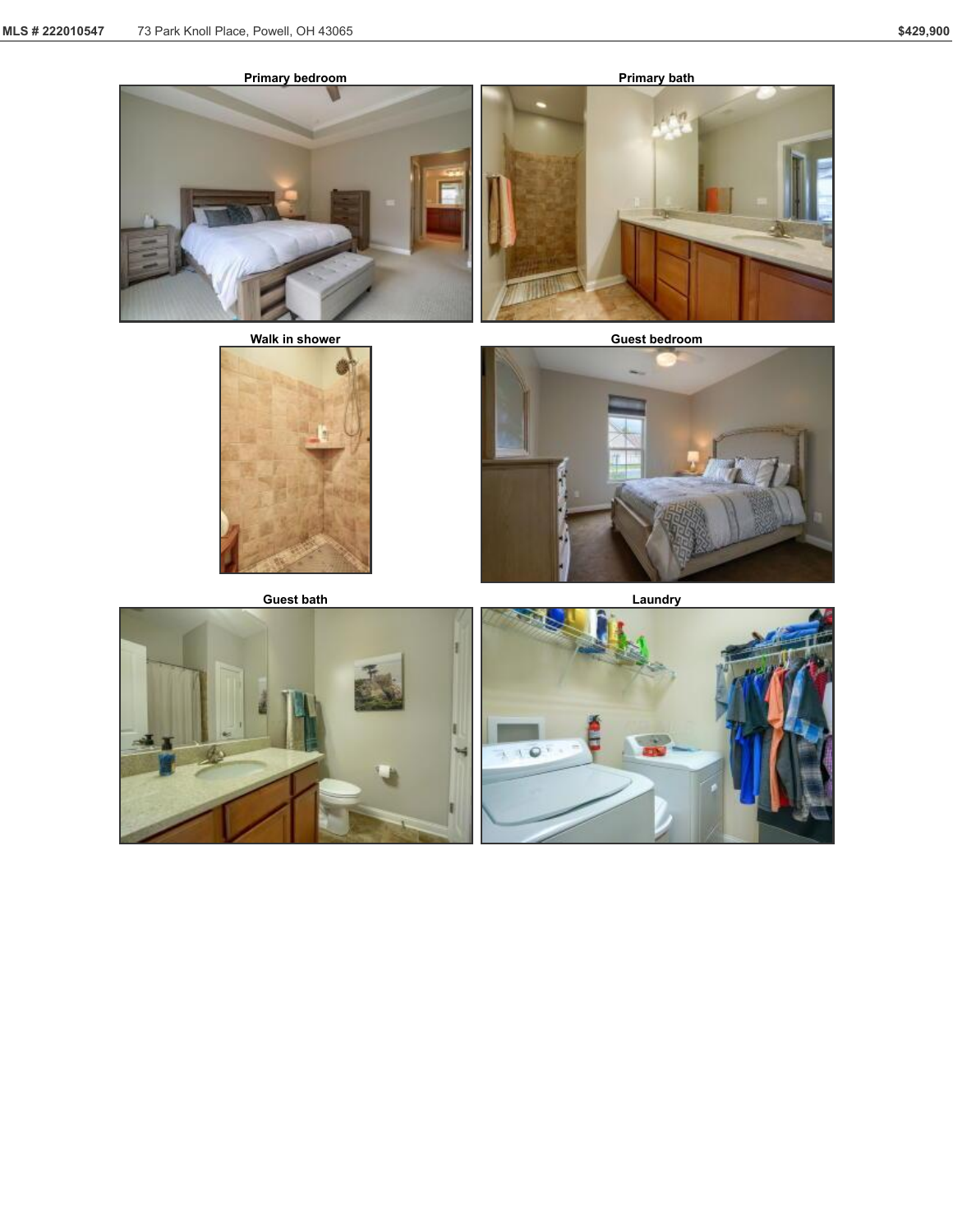

**Courtyard**



Nature stone





Available to purchase